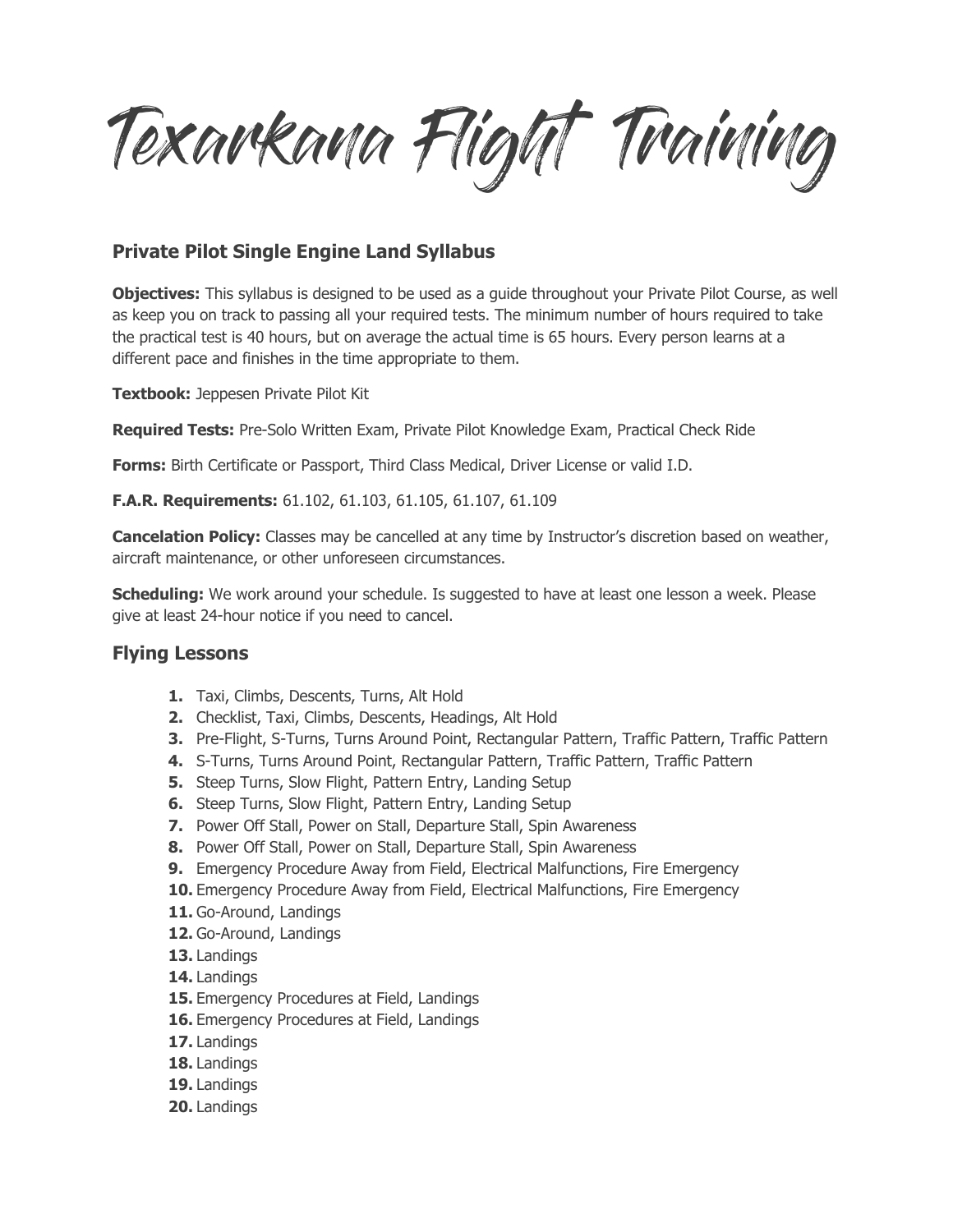- **21.** Review Lessons 5-12
- **22.** Review Lessons 5-12
- **23.** Solo Landing
- **24.** Solo Landing
- **25.** Local Navigation, Solo Landing
- **26.** Solo Landing
- **27.** Local Navigation, Solo Landing
- **28.** Local Solo
- **29.** Local Solo
- **30.** Cross Country Dual, Either KSHV, KGGG, KELD, KHOT
- **31.** Cross Country Dual, Either KSHV, KGGG, KELD, KHOT
- **32.** Cross Country Dual, Either KSHV, KGGG, KELD, KHOT
- **33.** Solo Cross Country
- **34.** Solo Cross Country
- **35.** Hood Work, Straight and Level, Climbs, Descents, Turns to Headings
- **36.** Dual to KHOT, Hood Back
- **37.** Dual to KHOT, Solo Landings, Hood Back
- **38.** Long Solo Cross Country, KTXK-KGGG-KSLR-KTXK
- **39.** Short Field Takeoff/Landings, Hood Work Unusual Attitudes
- **40.** Soft Field Takeoff/Landings, Hood Work Unusual Attitudes
- **41.** Short and Soft Field Takeoff/Landing
- **42.** Night Landings
- **43.** Night Cross Country
- **44.** Test Prep
- **45.** Test Prep
- **46.** Test Prep
- **47.** Test Prep
- **48.** Practical Test

## **Reading and Ground Lessons Throughout Course**

**Lesson 1-2:** Textbook Ch. 1. Maneuvers Book Chapter 2. FAR 91.13

**Lesson 3-4:** Textbook Ch. 4. Maneuvers Book Chapter 6. FAR 91.107, 91.126. AIM Ch. 4-3-3

**Ground:** Aircraft docs, aircraft mx, aircraft systems, pilot docs, pilot currency. Text Ch. 1. FAR 43.16, 91.403, 91.203, 61.56-57, 91.409 a, b, 91.411, 91.413. P.O.H. Ch. 7

**Lesson 5-6:** Textbook Ch. 4. Maneuvers Book Ch. 5. FAR 91.119 a-c.

**Lesson 7-8:** Textbook Ch. 3. Maneuvers Book Ch. 5. AIM Ch. 7 Sec. 3

**Lesson 9-10:** Textbook Ch. 5-35. Maneuvers Book Ch. 4. AIM Ch. 6

**Lesson 11-12:** Maneuvers Book Ch. 3. AIM 2-1-2/4-3-12

**Ground:** Weather forecasting, VFR weather min. Textbook Ch. 6, 7. FAR 91.103. AIM Ch. 7-1

**Lesson 13-14:** Textbook Ch. 3-18. Maneuvers Book Ch. 3-12, 3-20. AIM Ch. 7-2

**Ground:** Weight and balance. Textbook Ch. 3. C-172 POH Ch. 6